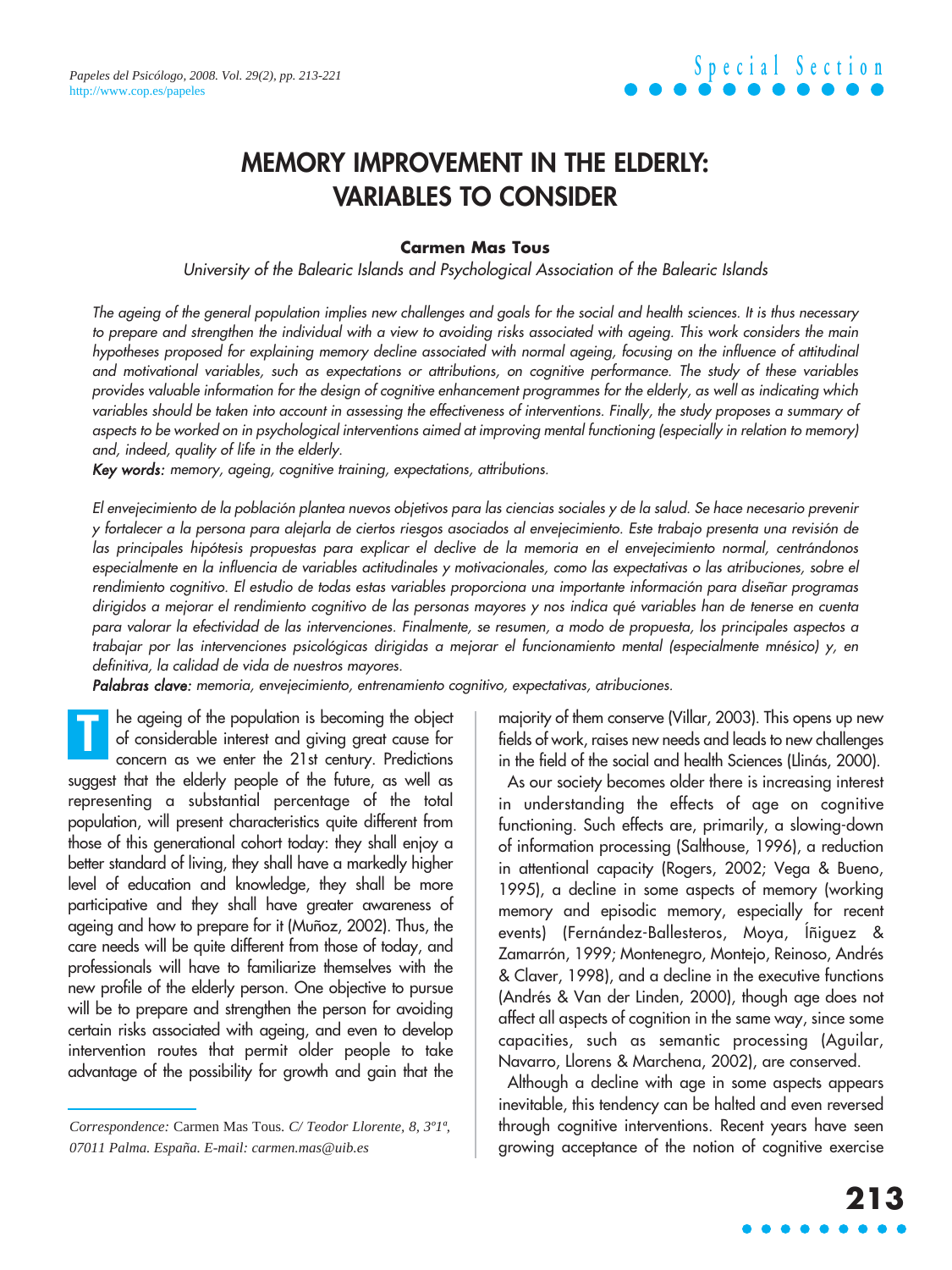and training as a form of improving the mental functions, which have shown themselves to be effective in helping to delay the onset of cognitive decline associated with ageing (Goldberg, 2001). The effectiveness of such interventions is based, at a biological level, on reserve brain capacity and neuroplasticity, and at a psychological level, on learning capacity (Montejo, Montenegro & Claver, 2002). On the basis of these premises different programmes have emerged, the majority of them focused on training in memory strategies and techniques (Israel, 1992; Le Poncin, 1992), though some of them also aim to train or stimulate other basic psychological processes (Puig, 2003) and to modify negative attitudes about memory loss (such as the UMAM introduced by the Madrid City Council) (Montejo, Montenegro, Reinoso, De Andrés & Claver, 2001).

In a review of interventions designed to improve cognitive function in adults without cognitive impairment, McDougall (1999) concludes that they should take into account various factors that influence cognitive performance, such as self-efficacy beliefs, and that emphasis should be placed on modifying participants' attitudes about age-related memory decline. Furthermore, this author raises the need to include subjective measures for rating the effectiveness of the interventions. A study by Mas, Jiménez, Munar and Rosselló (2004) reveals the need to consider, in the drawing-up and assessment of cognitive training programmes for the elderly, variables such as perceived performance, self-efficacy expectations, attributions and other factors of a motivational or emotional nature that can influence such people in the performance of cognitive tasks and can affect the rating of their cognitive functioning. Some studies show how a negative view of one's own capacities, of old age and of the changes associated with age can prejudice performance in older people (Lovelace, 1990; Levy, 1996). Negative cultural stereotypes have considerable influence on what older adults think and believe about their own memory, and consequently on their level of effort in memory tasks (Erber, Szuchman & Prager, 1997; Hess, Auman, Colcombe & Rahhal, 2003; Pérez, Peregrina, Justicia & Godoy, 1995; Troyer & Rich, 2002).

Furthermore, Caprio-Prevette and Fry (1996) point to an increase in research on the effects of various cognitive strategies, mnemonic techniques, beliefs about control and social beliefs on memory performance in healthy elderly people. However, there are few studies on the effectiveness of multi-factor cognitive training programmes that include, in addition to training in memory strategies, interventions in cognitive restructuring and attributional retraining. The evidence in relation to this issue is somewhat contradictory since, although today it seems clear that participant variables have a modulating role in the effects of memory programmes, there are studies indicating that certain interventions on variables of a motivational nature (self-efficacy, attributions, self-esteem, etc.) do not produce memory improvements in elderly people any more than other types of intervention (Reinke, Holmes & Denney, 1981).

All of this suggests the need to explore more closely which variables can influence cognitive performance in general, and memory performance in particular, in elderly people without cognitive impairment. This work sets out to summarize the main hypotheses put forward for explaining memory decline in this population. Although we are not unaware of the importance and abundance of studies carried out with elder adults with cognitive decline or signs of it (e.g., Bäckman, Jones, Berger, Laukka & Small, 2005; Bäckman, Small & Fratiglioni, 2001), our population of interest is elderly people without such impairment, so that research referring to the population with impairment will not be taken into account. Moreover, we should point out that, although numerous variables can influence memory-task performance in older people, we shall focus on work that has studied the influence of motivational-type variables, specifically expectations and attributions. The thorough review of the role of other variables, equally important and the object of recent studies, could be the concern of future work. Finally, we shall propose some of the variables with potential for improvement that should be taken into account in the design of psychological interventions for improving memory in elderly people.

### **EXPLANATIONS FOR MEMORY DECLINE IN THE ELDERLY**

An enormous amount of research has been carried out on how age affects different memory types and processes. Memory decline has been studied taking into account the subject him/herself, the environment and the task. Thus, the field has accepted the validity of different hypotheses explaining memory decline in the elderly from complementary perspectives. Cognitive psychology has provided many hypotheses, some of the most prominent among them being those reviewed by Light (1991) and Park (2002).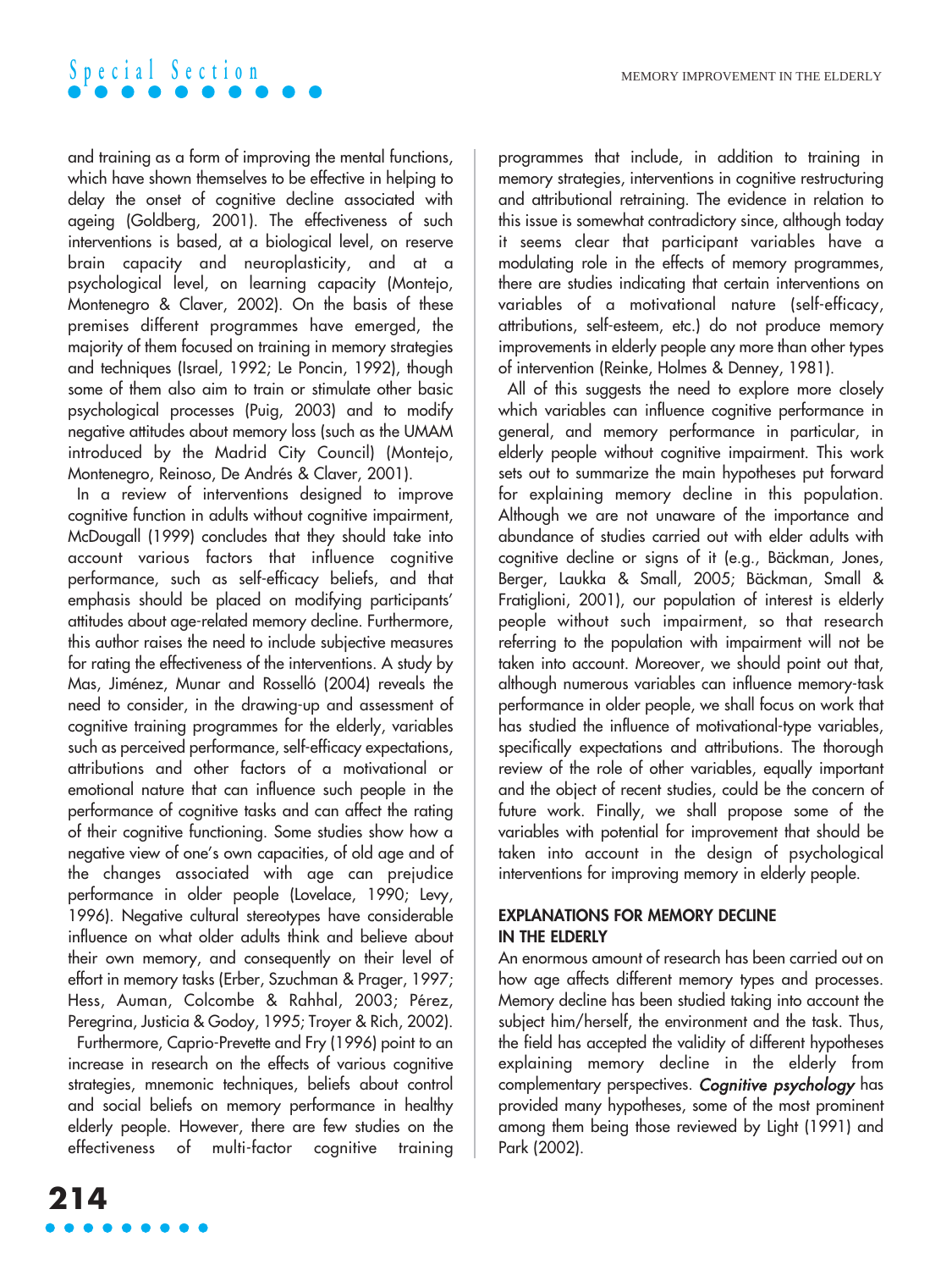The first of these authors (Light, 1991) proposes four categories: problems of meta-memory, deficit in semantic coding, problems with deliberate retrieval of information and reduction in processing resources. The last of these hypotheses attempts to explain memory changes with age as a function of a reduction in general processing resources. Three areas have been studied: reduced attentional capacity, reduced working memory capacity, and cognitive slowdown.

It is this context that provides the framework for the second of the reviews mentioned above. According to Park (2002), there are four principal mechanisms proposed for explaining age-related differences in cognitive functioning: the speed of information processing, the functioning of working memory, the inhibitory function and sensory functioning.

Although the hypotheses reviewed do not have conclusive experimental support, they contribute to an understanding of possible causes associated with memory decline with age. In any case, further research is needed to establish the relationship between the different mechanisms explaining cognitive ageing.

But these explanations contributed by cognitive psychology do not consider other variables associated with memory decline in the elderly which, according to other authors, should be taken into account. Thus, for example, according to Berger and Thompson (1998), working from the perspective of **developmental psychology**, deficiencies in cognitive functioning associated with age may be linked to the primary ageing process, and are the result of inevitable neurophysiological and biological changes. In addition, though, certain secondary factors, related to age but not forming part of secondary ageing, may explain some of the cognitive changes in older people. These secondary factors include the poor self-concept elderly people tend to have, the fewer opportunities for learning in old age, and the fact that older people may be unable to demonstrate their intellectual worth –and indeed have no interest in doing so– in some of the ways proposed by psychologists for measuring cognitive functioning. According to these authors, two aspects would play a crucial role in explaining age-related changes:

a) Changes in the brain: With age comes a deceleration of the processes of cerebral communication. These become much slower, a change which begins to manifest itself at the end of one's fifties. The slowing-down of the different neuronal processes can be detected through the increasingly lower production of key neurotransmitters, such as dopamine, glutamate, acetylcholine and serotonin, which enable the communication of nerve impulses from one cell to another. Other brain-related aspects affected by a decrease with age are volume of neuronal liquid, speed of cerebral blood flow and the arousal of various parts of the cortex (Albert & Moss, 1996; Scheibel, 1996). The slowing-down of cerebral communication processes affects cognitive functioning due to a reduction in reaction time, which has consequences for cognitive processing.

b) Perceptions about one's own cognitive capacity: A negative view of oneself and of old age can also prejudice the mental capacity of the elderly. For an older adult, one of the main changes associated with ageing is cognitive decline, above all memory loss, which the majority of elderly people admit suffering. The first time people notice such problems they tend to be alarmed, and to ask themselves whether they are becoming senile. And given that cultural stereotypes tend to emphasize memory impairment, even in isolated cases where one forgets a name or where one has left one's glasses, such memory lapses may be seen as bad omens if they are considered to be signs of an increased propensity for forgetting things, or even dementia. Consequently, elderly people tend not to assess the extent of their memory loss accurately, and to consider it, overall, to be much greater than it actually is. This may create in them a loss of confidence which in itself affects memory, and which can deepen if others, on seeing that they are trying to remember something, perceive such doubts as a sign that they have memory problems and act accordingly (Lovelace, 1990).

Berger and Thompson's (1998) conclusion is that it seems evident that negative cultural expectations about the intellectual capacity of the elderly lead them directly to problems of mental rapidity, regardless of the effects of physical changes in the brain associated with ageing. In sum, cultural stereotypes about ageing influence our perception of our cognitive capacities, which in turn affects cognitive performance.

Another, **broader proposal** for explaining the variables involved in memory alterations in the elderly is that of Montejo and cols. (2001), which is summarized in Table 1.

These variables interact differently in each person, and should be taken into account in memory assessments both in individuals and in populational studies. The following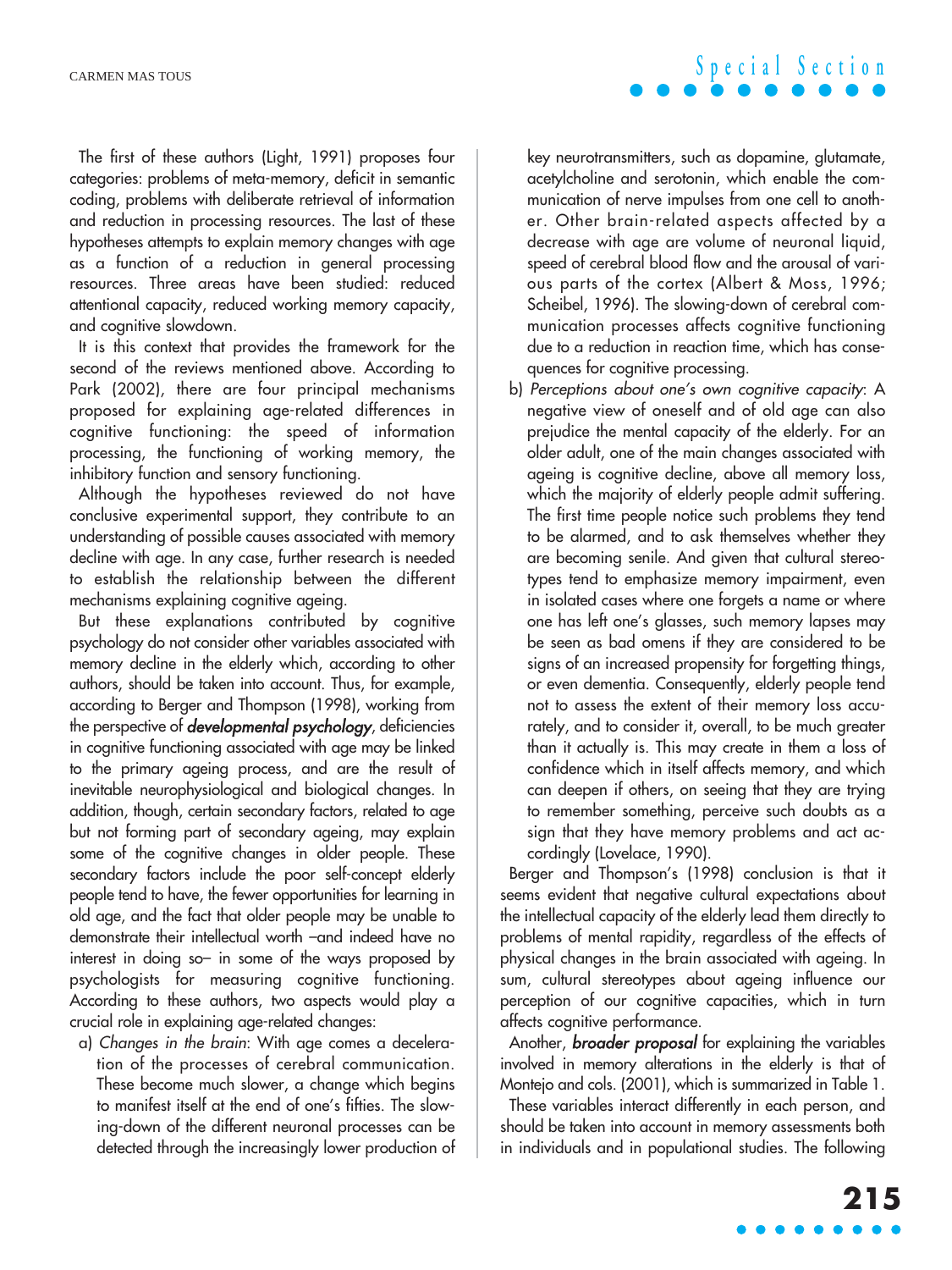section focuses on the influence of variables of a psychological nature which, according to the literature, may affect cognitive performance in the elderly, namely, expectations and attributions.

### **MOTIVATIONAL VARIABLES AND MEMORY PERFORMANCE**

Age-related differences in memory performance are well documented, and we have seen how a range of studies have focused on identifying the sources of memory decline, especially changes related to age in processing speed and attentional processes. However, in research to date there has been little emphasis on the attitudinal and motivational factors that might contribute to memory decline, though there is evidence that beliefs and attitudes about memory are related to memory-task performance.

## Self-efficacy beliefs and memory performance

The area of expectations with respect to memory in elderly people has been mainly studied from the meta-memory perspective, which is related to one of the hypotheses for

| TABLE 1<br><b>VARIABLES INVOLVED IN MEMORY DETERIORATION</b><br>IN THE ELDERLY (MONTEJO ET AL., 2001) |                                                                                                                                                                                                                                                                                                                                                    |
|-------------------------------------------------------------------------------------------------------|----------------------------------------------------------------------------------------------------------------------------------------------------------------------------------------------------------------------------------------------------------------------------------------------------------------------------------------------------|
| Organic variables                                                                                     | - Mild decrease in neuronal volume in the<br>neocortex.<br>- Greater neuronal loss in sub-cortical structures.<br>- Reduction in dendritic connections.<br>- Appearance of neurofibrillary tangles and<br>neuritic plaques.<br>- Reduction in acetylcholine and other<br>neurotransmitters.<br>- Modification of blood circulation in the<br>hrain |
| Sociodemographic and<br>health variables                                                              | - Year of education and level attained.<br>- Year of education and level attained.-<br>Profession/Occupation.<br>- Level of health and self-perceived health                                                                                                                                                                                       |
| Social variables                                                                                      | - Social isolation.<br>- Stereotypes.<br>- Environmental demands.<br>- Others                                                                                                                                                                                                                                                                      |
| Psychological variables                                                                               | - Personality.<br>- Mood.<br>- Self-esteem.<br>- Motivation.<br>- Attributional style.<br>- Possible depressive conditions.<br>- Situations of stress.<br>- Subjective perception of the problem.<br>- Others                                                                                                                                      |

explaining age-related memory decline. This concept includes different processes and types of information. A large part of the research on meta-memory in older people has concentrated on beliefs about memory. Specifically, there has been great interest in the concept of the efficacy of one's own memory, based on the more general notion of personal efficacy proposed by Bandura (1989): the individual's belief in his or her own ability to mobilize the motivation, the cognitive resources and the course of action necessary for exercising control over the demands of a task.

Efficacy of one's own memory is defined as the beliefs in one's own capacity for using memory effectively in various situations (McDougall, 1999). As Cavanaugh (2002) points out, it can be considered, from a constructivist point of view, as a hierarchy of the beliefs each person maintains about him or herself as a memorizer. The hierarchy covers general beliefs, those specific to a field and to a context, and those that are current or relevant to the moment. The efficacy of one's own memory is considered as a primary influence, though mediated, on performance in three ways (Bandura, 1989; Berry & West, 1993; Cavanaugh & Green, 1990): (a) on the construction and selection of strategies; (b) on the degree of effort and persistence; and (c) on the effect of results on performance. Theories on the adult development of meta-memory postulate a mutual influence between the efficacy of one's own memory, memory abilities and performance, as well as the need to take into account individual differences (Cavanaugh & Green, 1990; Hertzog, Dixon & Hultsch, 1990).

Diverse studies have shown that older adults believe that they are less competent in memory tasks, that there is a decline after middle age in memory and in cognition and control of cognition, and that they are more forgetful and cognitively slower (Jin, Ryan & Anas, 2001; Lineweaver & Hertzog, 1998; Turner & Pinkston, 1995). Such negative beliefs can lead them to have very low expectations about their functioning, and consequently to reduce the effort devoted to memory tasks (Cavanaugh, Feldman & Hertzog, 1998; Troyer & Rich, 2002).

The majority of research on age-related differences in memory efficacy has focused on personal efficacy beliefs and performance. Results indicate that beliefs about the efficacy of one's own memory are often inaccurate, and that their correlation with performance is moderate (Cavanaugh, 2002). Studies such as that by Turvey, Schultz, Arndt, Wallace and Hertzog (2000) found that,

Г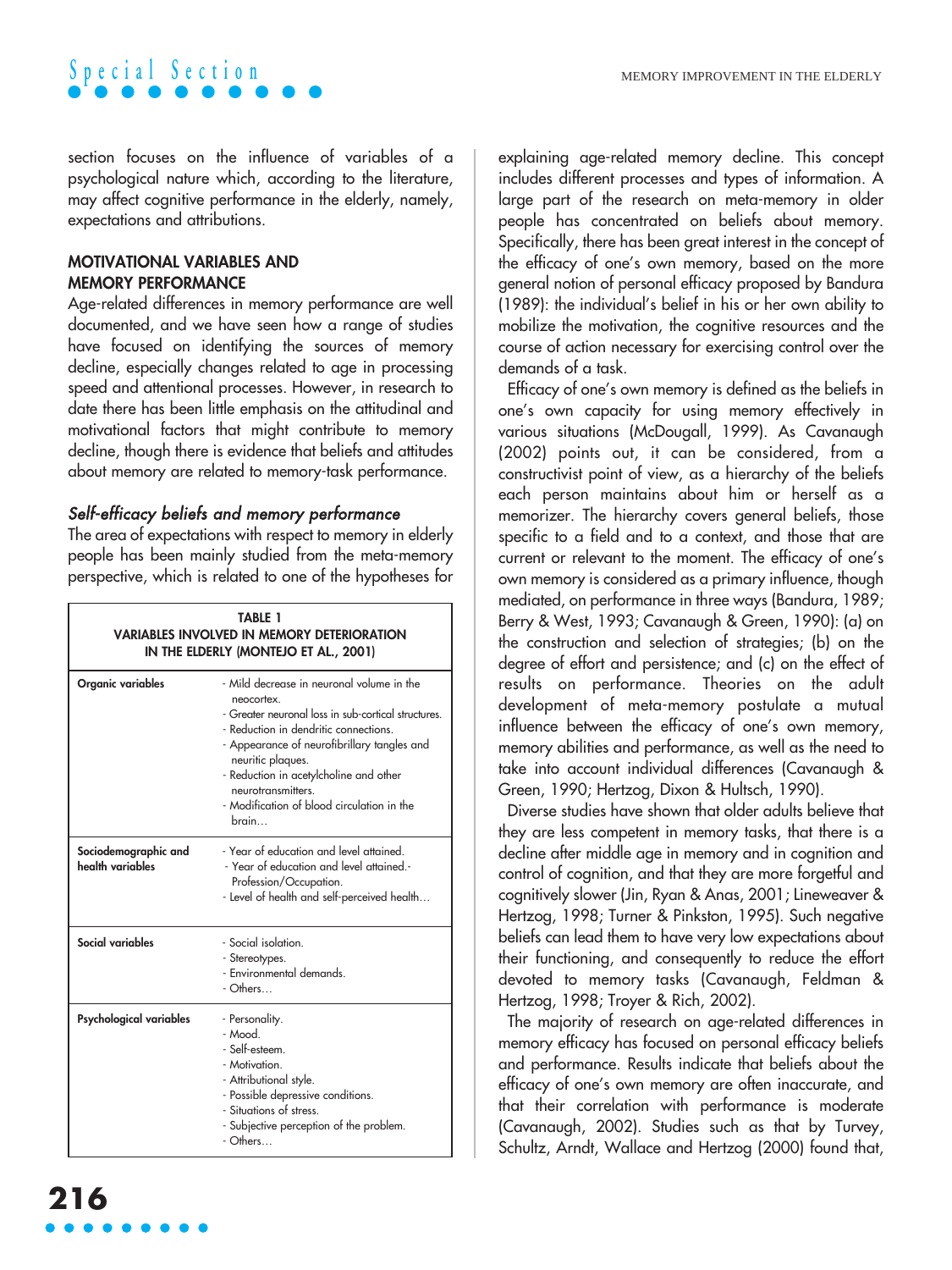although older adults may have negative beliefs about the functioning of their memory, their performance in memory tasks is good. Some studies have even found older adults to have a more positive attitude about age-related memory decline, considering the possibility of the stability of its functioning (Hertzog, 2002). According to McDougall (1999), these findings may be due to a deficient operationalization of memory efficacy or to poor instrumentation. Furthermore, as Cavanaugh (2002) points out, it should be taken into account that the relationship between the two variables is mediated, and varies depending on the type of memory task and the instructions.

As can be seen, the results emerging from studies on the correlation between such complaints and actual performance in memory are not conclusive, and subjective assessments do not correlate in all cases with performance, possibly because complaints about memory are influenced by other factors as well as true performance (mood, emotional stress, perceived health, etc.) (Montejo et al., 2001). However, even taking into account the low predictive validity such complaints may have for memory performance, they are important in view of their implications in the real world, since they contribute to self-awareness and the decision to employ memory strategies. Thus, in the light of the literature reviewed, it can be stated that people's beliefs about their memory, positive or negative, influence their performance, either enhancing it or impairing it.

Finally, we should make reference to the influence of affective and emotional states (such as anxiety or depression) on older adults' beliefs about their memory. The results of diverse studies (Dellefield & McDougall, 1996, Jonker, Smits & Deeg, 1997; McDougall & Kang, 2003; Ponds & Jolles, 1996; Verhaeghen, Geraerts & Marcoen, 2000) show, for example, that, in those with high indices of depression, self-efficacy beliefs in memory are low. On the other hand, authors such as Turvey et al. (2000) found that, although people with depressive symptoms may have negative beliefs about their memory, they can perform well in memory tasks, which indicates that depressive states influence cognitions, but not performance itself. Nevertheless, affective and emotional states should be taken into account, since, on influencing the cognitions associated with memory functioning, they can negatively affect performance in the elderly, given the low expectations and effort in relation to memory to which they lead (Ochoa, Aragón & Caicedo, 2005).

# **Special Section**

#### Attributions, memory and age

A range of studies have shown the influence of attributions on memory performance in the elderly, notably those from the groups led by Margie E. Lachman and Christopher Hertzog. Previous research has shown that young and older adults differ in the attributions they make about both other people's memory performance (Erber, Szuchman & Prager, 1997; Guo, Erber & Szuchman, 1999) and their own (Lineweaver & Hertzog, 1998). Previous studies on the attributions people make about others' performance in hypothetical situations show that people tend to make attributions of capacity for low memory performance in elderly people and high performance in young adults (Lachman & McArthur, 1986). Other studies (Bieman-Copland & Ryan, 1998; Erber, Prager, Williams & Caiola, 1996; Rever et al., 1997; Lachman, 1990) have found a tendency to attribute mistakes by older people to internal, stable and uncontrollable factors (such as lack of ability) and those by young adults to external, unstable and controllable factors (such as lack of effort or insufficient attention).

There have also been some studies about attributions for one's own performance. Rating themselves, elderly people make more internal or dispositional attributions for negative results (Blanchard-Fields, 1994; Blanchard-Fields & Abeles, 1996). Lachman et al. (1987) found that attributions to internal factors were related to better performance and more positive self-assessment in a memory task. Moreover, those who did not attribute a favourable performance in memory tasks to themselves were less likely to improve in a subsequent trial (Lachman & McArthur, 1986; Lachman et al., 1987). Other studies have focused on the distinction between controllable and uncontrollable attributions, finding that elderly people tend to make attributions to uncontrollable factors (such as capacity) more than to controllable factors (such as effort or use of strategies) (Baldi & Hertzog, 2000; Devolder & Pressley, 1992). Older people who make internal attributions of capacity perform more poorly in memory tasks than those who make internal attributions of ability or effort (Devolder & Pressley, 1992; Lachman & McArthur, 1986; Lachman et al., 1987).

The works reviewed also show that it is important to distinguish between attributions made for success and for failure. For success, attributions to internal and stable factors can enhance recognition of the value of one's own result and the probability of further success. For failure, the attribution to external and unstable factors can have a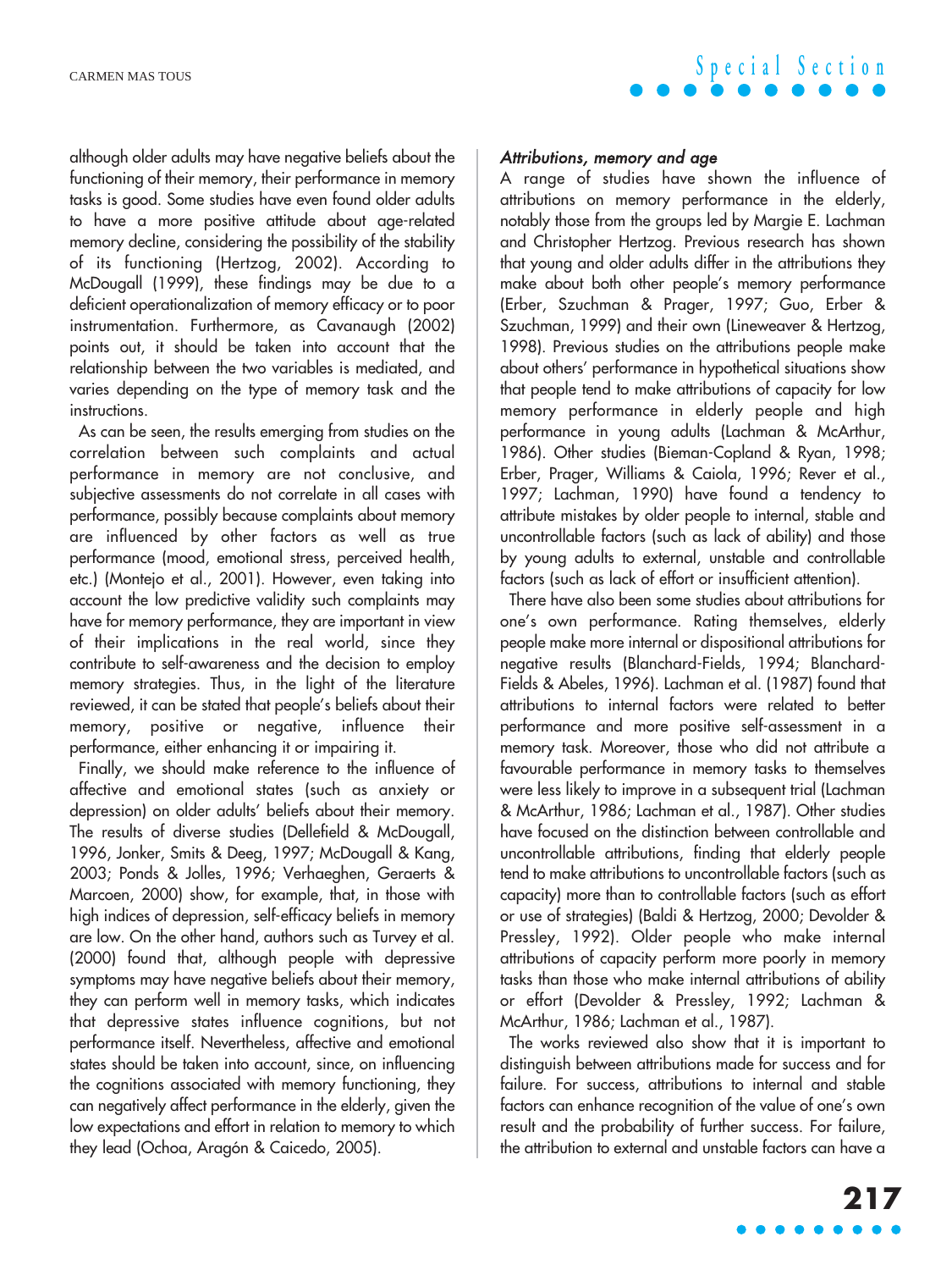

self-protective function. Research suggests that more adaptive attributions (to external and unstable factors) are made for the failures of young people than for those of elderly people (Erber et al., 1996; Lachman & McArthur, 1986). Attributions to controllable factors tend to be considered adaptive despite the performance level, since attribution to controllable causes may be associated with taking responsibility for successful results or with the opportunity to change unsuccessful results in the future by applying more effort or using new strategies (Weiner, 1985).

According to Hertzog, McGuire and Lineweaver (1998), perceived control would be a critical construct for explaining the relations between beliefs, attributions and performance in a memory task. They asserted that elderly people who reported believing they had some control over their memory functioning should, in theory, benefit from such beliefs. They should be more motivated to make an effort to learn, probably using strategies that could compensate for age-related memory deficiencies (Lachman, 1991). Use of the effort strategy for learning material in a memory task involves some implicit belief that memory can be positively affected by something a person does (Lachman et al., 1987). Hertzog, McGuire and Lineweaver (1998) found that elderly people felt less control over their memory than younger people, and that those who felt least control showed more spontaneous use of strategies in a memory task. These authors also found that on controlling the attributions the effect of age on recall was significantly reduced.

For their part, Blatt-Eisengart and Lachman (2004) set out to explore in more depth the differences in patterns of attribution, examining the relationship between attributions, use of strategies and performance in a free recall task with young, middle-aged and elderly people. Their results reveal a relationship between age, attributions and performance in memory tasks. It is noteworthy that, contrary to expectations, they found it more likely for elderly and middle-aged people with poor performance to use more adaptive attributions than younger people. In older and middle-aged people, participants with poorer performance considered internal uncontrollable factors to be less influential than high-performing participants, that is, they used a self-protective pattern. In the case of young people there was no interaction between the attributional pattern and performance, possibly indicating less necessity for protective or self-enhancing attributions for memory in the young.

To summarize, the studies reviewed indicate a relationship between age, attributions and memory performance. As we have seen, elderly people tend to make attributions to uncontrollable factors (such as capacity) more than to controllable factors (such as effort or use of strategies). Furthermore, it is observed that older adults who make internal attributions of capacity perform more poorly than those who make internal attributions of effort. Finally, it should be noted that, according to some research, in the face of poor performance elderly people appear to present a "selfprotective" attributional style. All the results discussed suggest the need to continue exploring the relationship between attributions, performance and age, with a view to designing interventions that help older people to preserve their memory functioning on influencing their beliefs about controllable factors such as the use of strategies.

#### **VARIABLES TO BE WORKED ON IN MEMORY IMPROVEMENT PROGRAMMES FOR ELDERLY PEOPLE**

Throughout this review we have seen how it is necessary to consider age-related changes at different levels: memory is influenced by all sorts of factors –organic, mental, behavioural and sociocultural. This is so because memory, rather than being isolated, is an active process involving the entire mental system. Therefore, in the design of psychological interventions aimed at memory improvement, we propose that work and assessment should be focused on the following variables:

- 1) Memory strategies and knowledge about memory (meta-memory).
- 2) Basic cognitive processes: perception, attention, language.
- 3) Motivation and emotions: effort, expectations and attributions in relation to performance, negative thoughts about one's own capacity, stress and anxiety, depression.
- 4) Sociocultural variables: prejudices about age and idealization of youth, isolation and decrease in relations with others.
- 5) General stimulation.
- 6) General health.

It is necessary to design multi-factor programmes aimed at working on the above variables, and for all these aspects to be assessed in order to determine the effectiveness of the interventions. This implies that such programmes should include, in addition to training in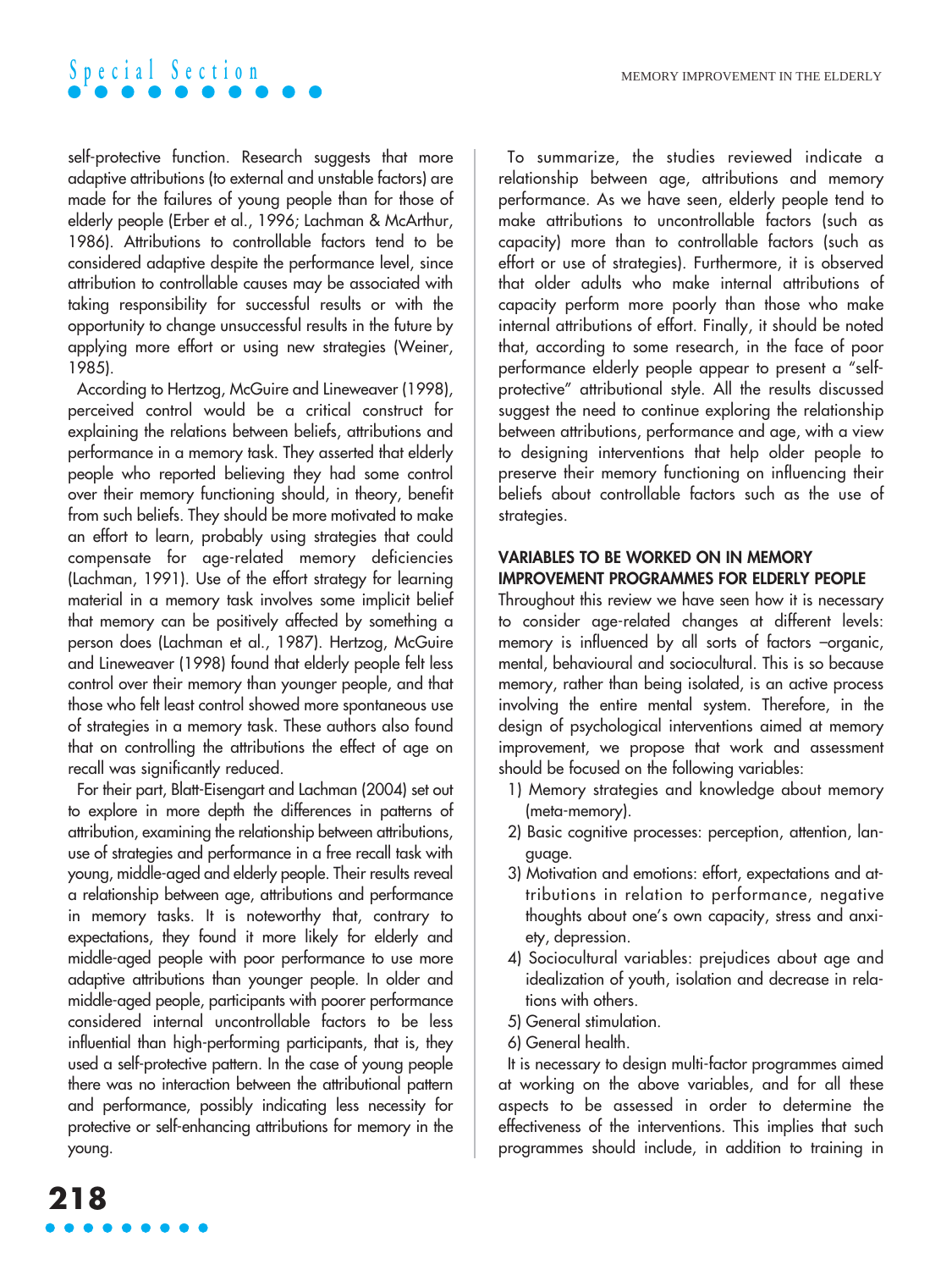memory strategies and the stimulation of other basic psychological processes, interventions aimed at modifying negative attitudes and beliefs about mental functioning itself and age-related changes that may affect cognitive performance, and at encouraging a more adaptive attributional style in the face of possible memory lapses associated with age. It is also important that these programmes promote an active attitude towards ageing that favours a healthy and stimulating lifestyle at a more general level, since both one's general state of health and the intellectual stimulation one receives have repercussions for cognitive functioning. It is, finally, important for professionals to be aware of the need to work from a multi-factor perspective so as to ensure interventions that are more effective and adapted to the target population.

#### **REFERENCES**

- Aguilar, Navarro, Llorens & Marchena (2002). Estudio comparativo de los niveles de procesamiento en la memoria de niños y personas mayores. Revista de Psicología General y Aplicada, 55(4), 541-552.
- Albert, M. & Moss, M.B. (1996). Neuropsychology of aging: Findings in humans and monkeys. In E.L. Schneider & J.W. Rowe (Eds.), Handbook of the biology of aging. San Diego, CA: Academic Press.
- Andrés, P. & Van der Linden, M. (2000). Age-related differences in supervisory attentional system functions. Journals of Gerontology Series B: Psychological Sciences and Social Sciences, 55(6), 373-380.
- Bäckman, L, Small, B.J. & Fratiglioni, L. (2001). Stability of the preclinical episodic memory deficit in Alzheimer's disease. Brain, 124(1), 96-102.
- Bäckman, L., Jones, S., Berger, A-K., Laukka, E.J. & Small, B.J. (2005). Cognitive impairment in preclinical Alzheimer's disease: A meta-analysis. Neuropsychology, 19(4), 520-531.
- Baldi, R. & Hertzog, C. (2000). Age differences in attributions about memory task performance by oneself and others. Washington, DC: American Psychological Association.
- Bandura, A. (1989). Regulation of cognitive processes through perceived self-efficacy. Developmental Psychology, 25, 729-735.
- Berger, K.S. & Thompson, R.A. (1998). La vejez: el desarrollo cognitivo. In K.S. Berger & R.A. Thompson, Psicología del desarrollo: adultez y vejez. Madrid: Ed. Médica Panamericana.

Berry, J.M. & West, R.L. (1993). Cognitive self-efficacy in relation to personal mastery and goal setting across the life span. International Journal of Behavioral Development, 16, 351-379.

**Special Section**

- Bieman-Copland, S. & Ryan, E.B. (1998). Age-biased interpretation of memory successes and failures in adulthood. Journal of Gerontology: Psychological Sciences, 53B, 105-111.
- Blanchard-Fields, F. (1994). Age differences in causal attribution from an adult developmental perspective. Journal of Gerontology: Psychological Sciences, 49, 43-51.
- Blanchard-Fields, F. & Abeles, R. (1996). Social cognition and aging. In J.E. Birren & K.W. Schaie (Eds.), Handbook of the psychology of aging, 150-161. New York: Academic Press.
- Blatt-Eisengart, I. & Lachman, M.E. (2004). Attributions for memory performance in adulthood: age differences and mediation effects. Aging, Neuropsychology and Cognition, 11(1), 68-79.
- Caprio-Prevette, M.D. & Fry, P.S. (1996). Memory enhancement program for community-based older adults: development and evaluation. Experimental Aging Research, 22, 281-303.
- Cavanaugh, J.C. (2002). La metamemoria desde una perspectiva sociocognitiva. In D.C. Park & N. Schwarz, Envejecimiento cognitivo. Madrid: Ed. Médica Panamericana.
- Cavanaugh, J.C., Feldman, J.M. & Hertzog, C. (1998). Memory beliefs as social cognition: a reconceptualization of what memory questionnaires assess. Review of General Psychology, 2(1), 48-65.
- Cavanaugh, J.C. & Green, E.E. (1990). I believe, therefore I can: Self-efficacy beliefs in memory aging. In E.A. Lovelace (Ed.), Aging and cognition: Mental processes, self-awareness, and interventions. Amsterdam: North-Holland.
- Dellefield, K.S. & McDougall, G.J. (1996). Increasing metamemory in older adults. Nursing Research, 45(5), 284-290.
- Devolder, P.A. & Pressley, M. (1992). Causal attributions and strategy use in relation to memory performance differences in younger and older adults. Applied Cognitive Psychology, 6, 629-642.
- Erber, J.T., Prager, I.G., Williams, M. & Caiola, M.A. (1996). Age and forgetfulness: Confidence in ability and attribution for memory failures. Psychology and Aging, 11, 310-315.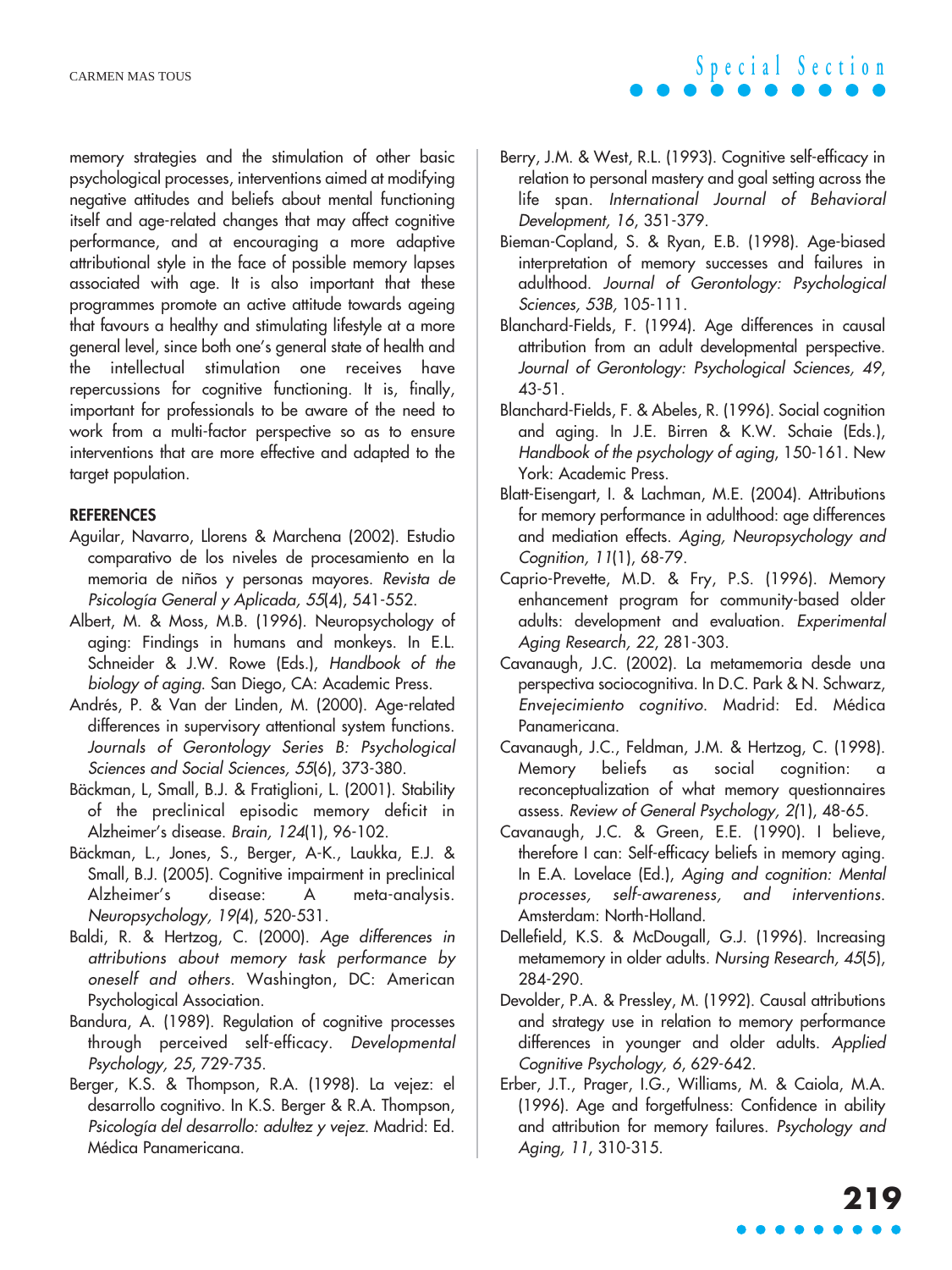- Erber, J.T., Szuchman, L.T. & Prager, I.G. (1997). Forgetful but forgiven: How age and life style affect perceptions on memory failure. Journal of Gerontology: Psychological Sciences, 52B(6), 303- 307.
- Fernández-Ballesteros, R., Moya, R., Íñiguez, J. & Zamarrón, M.D. (1999). Qué es la psicología de la vejez. Madrid: Biblioteca Nueva.
- Goldberg, E. (2001). El cerebro ejecutivo. Barcelona: Crítica.
- Guo, X., Erber, J.T. & Szuchman, L.T. (1999). Age and forgetfulness: Can stereotypes be modified? Educational Gerontology, 25, 457-466.
- Hertzog, C. (2002). Metacognition in older adults: implications for application. In T. Perfect & S. Benett (Eds.), Applied Metacognition. United Kingdom: Cambridge University Press.
- Hertzog, C., Dixon, R.A. & Hultsch, D.F. (1990). Metamemory in adulthood: Differentiating knowledge, belief, and behavior. In T.M. Hess (Ed.), Aging and cognition: Knowledge organization and utilization. Amsterdam: North-Holland.
- Hertzog, C., Lineweaver T.T. & McGuire, C.L. (1999). Beliefs about memory and aging. In Blanchard-Fields & T.M. Hess (Eds.), Social cognition and aging. San Diego, CA: Academic Press.
- Hertzog, C., McGuire, C.L. & Lineweaver, T.T. (1998). Aging, attributions, perceived control and strategy use in a free recall task. Aging, Neuropsychology and Cognition, 5, 85-106.
- Hess, T.M., Auman, C., Colcombe, S.J. & Rahhal, T.A. (2003). The impact of stereotype threat on age differences in memory performance. Journal of Gerontology: Psychological Sciences, 58B(1), 11-13.
- Israel, L. (1992). Método de entrenamiento de la memoria. Barcelona: Laboratorios Semar.
- Jin, Y.S., Ryan, E.B. & Anas, A.P. (2001). Korean beliefs about everyday memory and aging for self and others. International Journal of Aging and Human Development, 52(2), 103-113.
- Jonker, C., Smits, C.H.M. & Deeg, D.J.H. (1997). Affectrelated metamemory and memory performance in a population-based sample of older adults. Educational Gerontology, 23(2), 115-128.
- Lachman, M.E. (1990). When bad things happen to older people: Age differences in attributional style. Psychology and Aging, 5, 607-609.

Lachman, M.E. (1991). Perceived control over memory

and aging: Developmental and intervention perspectives. Journal of Social Issues, 47, 159-175.

- Lachman, M.E. & McArthur, L.Z. (1986). Adulthood age differences in causal attributions for cognitive, physycal, and social performance. Psychology and Aging, 1, 127-132.
- Le Poncin, M. (1992). Gimnasia cerebral. Madrid: Temas de Hoy.
- Levy, B. (1996). Improving memory in old age through implicit self-stereotyping. Journal of Personality and Social Psychology, 71, 1092-1106.
- Light, L.L. (1991). Memory and aging: four hypotheses in search of data. Annual Review Psychology, 42, 333-376.
- Lineweaver, T.T. & Hertzog, C. (1998). Adults' efficacy and control beliefs regarding memory and aging: Separating general from personal beliefs. Aging, Neuropsychology and Cognition, 5(4), 264-296.
- Llinás, J. (2000). Psicología del envejecimiento: un reto de futuro. Papeles del psicólogo, 76.
- Lovelace, E.A. (1990). Aging and metacognitions concerning memory function. In E.A. Lovelace (Ed.). Aging and cognition: Mental processes, selfawareness, and interventions. Amsterdam: North-Holland/Elsevier.
- Mas, C., Jiménez, R., Munar, E. & Rosselló, J. (2004). Consideraciones sobre las variables dependientes habituales en la investigación cognitiva del envejecimiento. Poster presented at the I International Workshop on Neuroscience of Cognitive Aging, held in Palma de Mallorca, October 2004.
- McDougall, G.J. (1999). Cognitive Interventions Among Older Adults. Annual Review of Nursing Research, 17, 219- 240.
- McDougall, G.J. & Kang, J. (2003). Memory self-efficacy and memory performance in older males. International Journal of Men's Health, 2(2), 131-147.
- Montejo, P., Montenegro, M. & Claver, M.D. (2002). Intervención en funciones cognitivas. Entrenamiento de memoria. In L. Agüera, M. Martín & J. Cervilla (Eds.), Psiquiatría Geriátrica. Barcelona: Masson.
- Montejo, P., Montenegro, M., Reinoso, A.I., De Andrés, M.E. & Claver, M.D. (2001). Programa de memoria. Método UMAM. Madrid: Ayuntamiento de Madrid.
- Montenegro, M., Montejo, P., Reinoso, A.I., Andrés, M.E. & Claver, M.D. (1998). La memoria en los mayores. Enginy, 8, 129-157.
- Muñoz, J. (2002). Psicología del envejecimiento. Madrid: Pirámide.